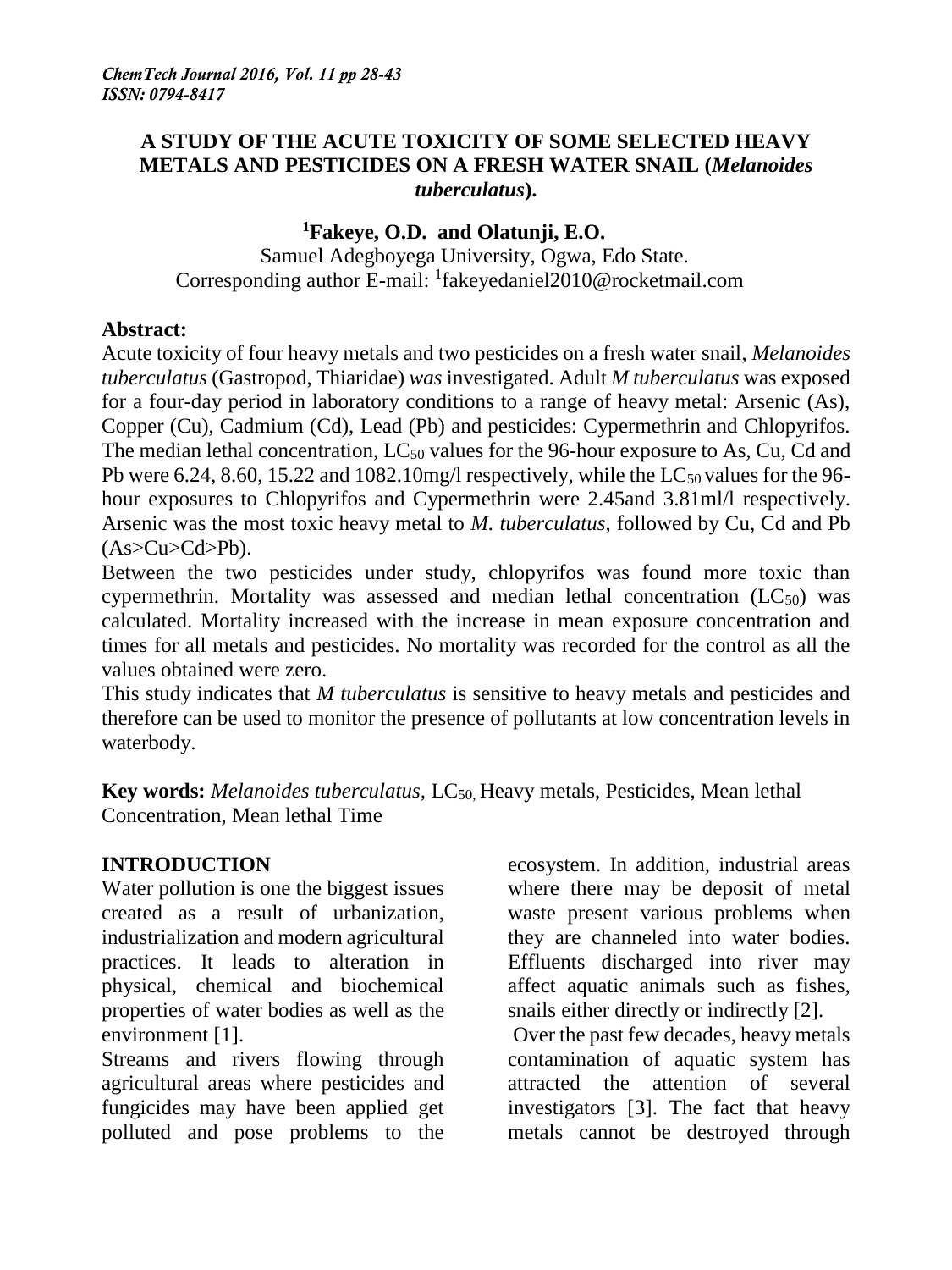biological degradation and have the ability to accumulate in the environment make these toxicants deleterious to aquatic organisms and consequently to humans who depend on aquatic products as sources of food. Heavy metals can accumulate in the tissues of aquatic animals such that tissue concentrations of heavy metals is of public health concern to both animals and human  $[4.5]$ .

Heavy metals are metals that are at least five times denser than water. As such, they are stable and bio-accumulative. They are sometimes passed on the food chain to humans [6]. These metals include mercury, nickel, lead, arsenic, cadmium, aluminium, platinum and copper (metallic form and ionic form). Most heavy metals have no beneficial functions to the body and can be highly toxic [6]. They are taken into the body through inhalation, ingestion and skin absorption. If they enter body tissues and accumulate faster than the body's detoxification process, then a gradual buildup of these toxic metals can occur [7,8].

Pesticides occupy a unique position among many chemicals which are encountered daily by man. They are deliberately added to the environment for the purpose of controlling pests. Indiscriminate use of different pesticides in agriculture has increased over the years, especially in the developing countries [9]. In recent years, synthetic pyrethroids have been developed for major uses in agriculture and public health purposes. The current commercial products were evolved from the natural pyrethrins, which possess high insecticidal potency, low mammalian

agriculture. In agriculture, they have been used as replacements for more toxic pesticides such as organophosphates. However, some reports have indicated that non-target organisms such as aquatic invertebrates and fish are extremely sensitive to the neurotoxic effects of these pesticides when they enter surface water-courses [10, 11, 12, 13]. According to [14], cypermethrin and chlopyrifos constitute about 75 per cent of the pesticides used in most farms in the Niger Delta region of Nigeria. Snails and slugs are among the most important terrestrial bioindicators of metal pollution because they are able to accumulate large quantities of metals in their tissues [15, 16, 17]. Using snails in toxicity bioassays is an attractive method since they are easy to culture in the laboratory, and can be fed on artificial diets with the desired amounts of metals, and respond quickly to metal contamination in the range of sublethal doses [18]. Freshwater snails have also been used to study Cadmium

toxicity and very short persistence. The low toxicity of synthetic pyrethroid has encouraged their uses in intensive

accumulation in their tissues [19, 20]. Gastropod mollusks are known to concentrate metals better than many of other invertebrates (21).

*M. tuberculata* is a specie of freshwater snail with an operculum, parthenogenetic, aquatic gastropod mollusc in the family Thiaridae. The average shell length is about 20–27 mm and this species is native to subtropical and tropical northern Africa and southern Asia (Indo-Pacific region, Southern Asia, Arabia, and northern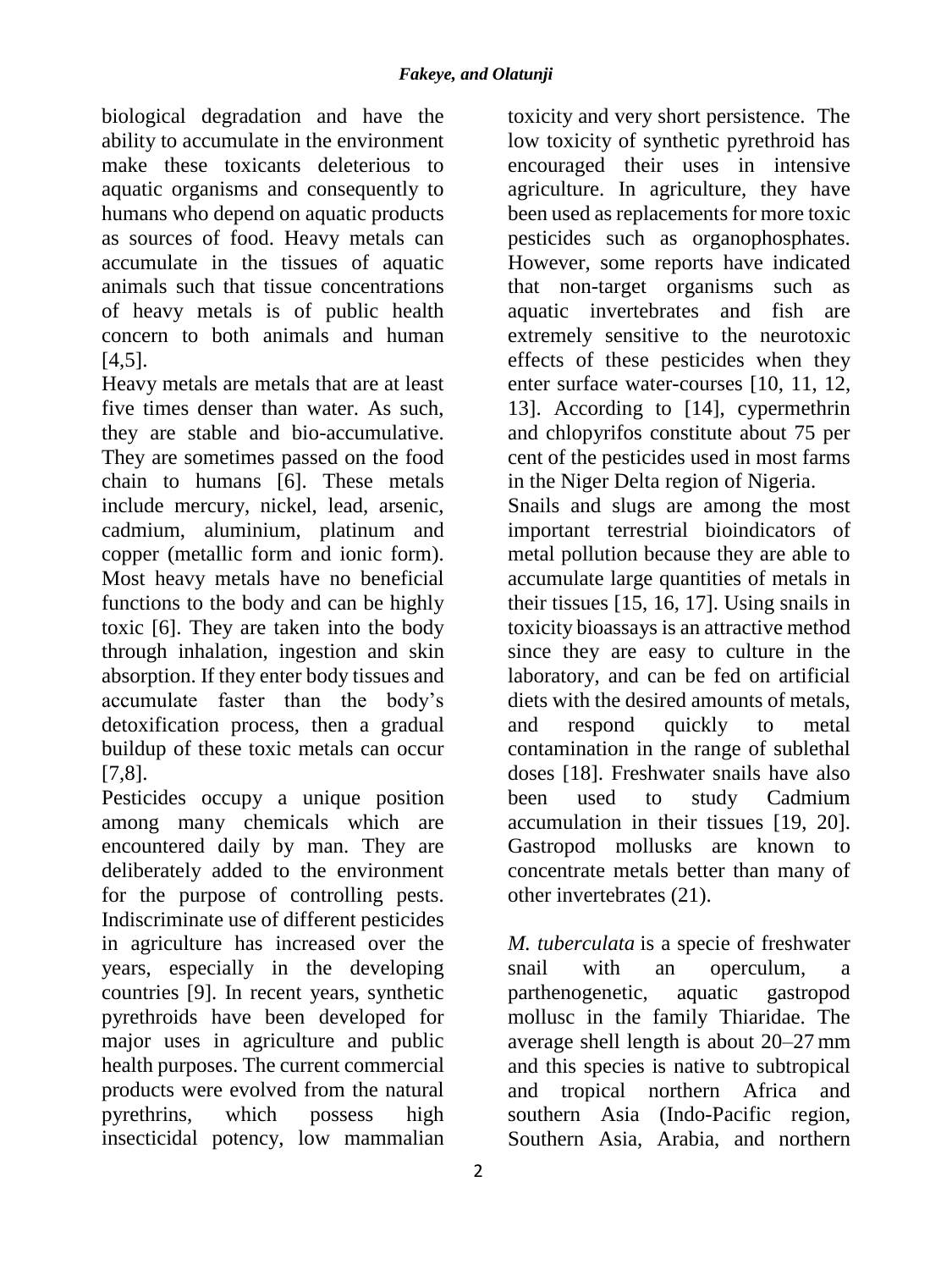Australia), but they have established populations worldwide. The snail has an operculum that can protect it from desiccation and can remain viable for days on dry land. It is a warm-climate specie which prefers a temperature range of 18-32<sup>0</sup>C, and is primarily a burrowing species that tends to be more active at night. This snail feeds primarily on algae (microalgae) and acts as an intermediate host for many digenetic trematodes [22].

In Nigeria, the presence of *M tuberculatus* has been reported by a few authors. [23] examined the distribution and the habitat preference of the species in southwestern part of the country while [24] reported its occurrence also in Omi Stream, Ago-Iwoye in the southwestern part of the country.

Little information exists in the literatures concerning the toxicity of heavy metals and agricultural pesticides for this snail. So far, only few studies have been reported on metal toxicity [25, 26, 27] and most of these studies were on accumulation of metals [28, 29, 20]. It is important to conduct studies with local organisms that can be used to acquire data on pesticides and metal toxicity and to determine the organism's sensitivity to the pollutants.

Therefore, the aim of this study was to compare the acute toxicity effects of four heavy metals, Arsenic, Copper, Cadmium, lead and two selected pesticides, Cypermethrin and Chlopyrifos on a fresh water snail, *Melanoides tuberculatus.*

## **Materials and Methods**

The Snails, *Melanoides tuberculatus* were collected from a stream draining

the Awba dam in the University of Ibadan, Oyo state, Nigeria. The stream is located at the south-western part of the university. It lies between latitudes  $7<sup>0</sup>$  $26<sup>1</sup>$  to  $7<sup>0</sup> 28<sup>1</sup>$  North and longitudes  $3<sup>0</sup> 35<sup>1</sup>$ to  $3^0$  54<sup>1</sup> East at an altitude of 209 meters above sea level. A total of 1050 snails, *M tuberculatus* were collected by hand picking into a plastic container and transported to animal house of the department.

The shell length was measured with the use of a divider and a meter ruler measuring from the apex to the topmost edge of the aperture. Their weight was also taken.

Prior to toxicity testing, the snails were acclimatized for two weeks in 5 litres stocking glass aquaria using dechlorinated tap water. During acclimatization period, the snails were fed with dried blanched pawpaw leaves.

# **HEAVY METALS BIOASSAY PROCEDURE**

A range finding test was conducted for 96-hour period to determine the concentrations of the heavy metals to be used in the actual experiment using standard procedure following the methods of American Public Health Association [30].

The standard stock solution (100mg/l) of Cu, Cd, Pb and Ar were prepared from analytical grade metallic salts of  $CuSO<sub>4</sub>5H<sub>2</sub>O$ ,  $CdSO<sub>4</sub>$ ,  $Pb(NO<sub>3</sub>)<sup>2</sup>$ , and  $Ar(NO<sub>3</sub>)<sup>2</sup>$ respectively. The stock solutions were prepared with deionized water in 1 litre volumetric flask. Acute toxicity experiment of Cu, Cd, Pb and Ar were performed for a four-day period using adult snails (shell length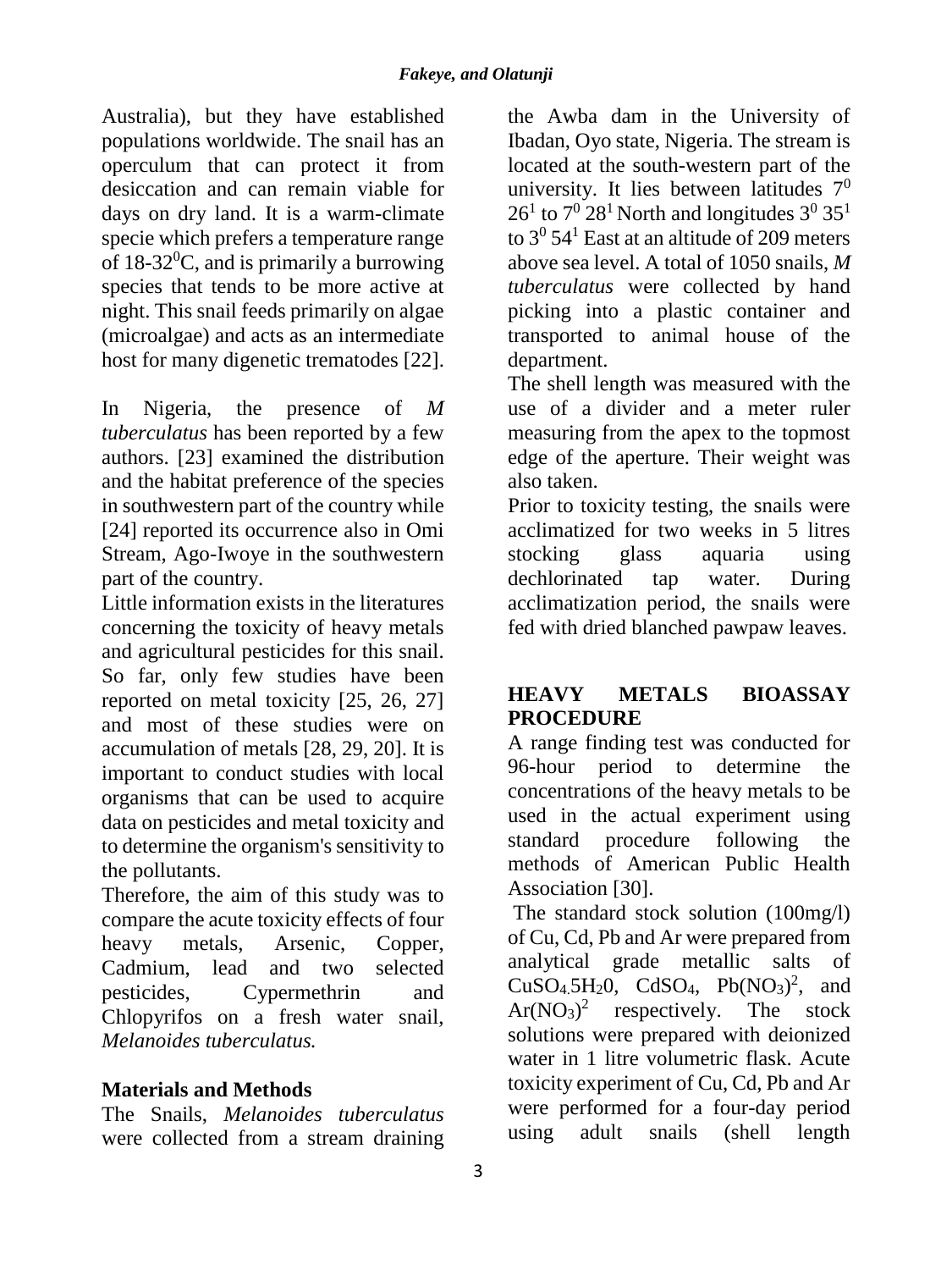approximately (1.6-2.2cm, mean wet weight  $23.5 \pm 1.8$ mg) obtained from stocking tanks.

Following a range finding test, the following were chosen for each of the metallic salts: CuSO<sub>4.</sub>5H<sub>2</sub>O (2, 5, 10, 15) and 20 mg), Pb  $(NO<sub>3</sub>)<sup>2</sup>$  (100, 150, 200, 250 and 300 mg), CdSO4 (5, 10, 15, 20, and 25 mg/l), and  $Ar(NO<sub>3</sub>)<sup>2</sup>$  (2, 5, 10, 15 and 20 mg/l). Metal solutions were prepared by serial dilution of a stock solution with dechlorinated tap water. A control with dechlorinated tap water only was also used. The tests were carried out under static conditions with renewal of the solution every two days. Control and heavy metal-treated groups each consisted of three replicates of ten (10) randomly allocated snails in a 5 litres glass aquarium containing appropriate solution. No stress was observed for the snails in the solution, indicated by 100% survival for the snails in the control water until the end of the study. A total of 10 snails per treatment/concentration were used in the experiment. Mortality was observed at 24, 48, 72 and 96 hours of exposure and during observation, dead ones were removed immediately from the glass aquaria.

#### **CYPERMETHRIN AND CHLOPYRIFOS BIOASSAY PROCEDURE**

A range finding test was conducted for 96-hour period to determine the concentrations of Cypermethrin and Chlopyrifos to be used in the actual experiment using standard procedure following the methods described by [30]. Based on the results of the range finding test, five concentrations of the test

solutions (2.5, 3.5, 4.5, 5.5, 6.5ml/l) for Cypermethrin and four concentrations (1.5,2.5,3.5, and 4.5ml/l) for Chlopyrifos and a control (0.0ml) were prepared by serial dilution of the stock solution according to the method described by (31) in glass aquaria in triplicates.

Acute toxicity experiments were performed for a four-day period using adult snail (shell length approximately 1.6-2.2cm; mean wet weight  $(23.5\pm1.8\text{mg})$  obtained from stocking glass aquaria. Control and chemical treated groups contained ten (10) randomly allocated snails in 5 litre glass aquaria.

# **QUANTAL RESPONSE**

In this study, the specimens were considered dead when they failed to retract their propodial foot into their shell upon prodding with glass rod or failure to protrude out of its shell during the period of observation. Mortality was monitored and recorded every 3 to 4 hours for the first two days and then at 12 to 24 hour intervals throughout the rest of the period.

## **CONTROL TEST**

Control is an integral part of toxicity test and was done to ascertain if the death of organisms were due to toxicant or some other factors. Control tests were typically conducted by placing the organisms in dechlorinated water with no toxicant. As a rule, a toxicity test is valid if control mortality was less than 10% according to [32].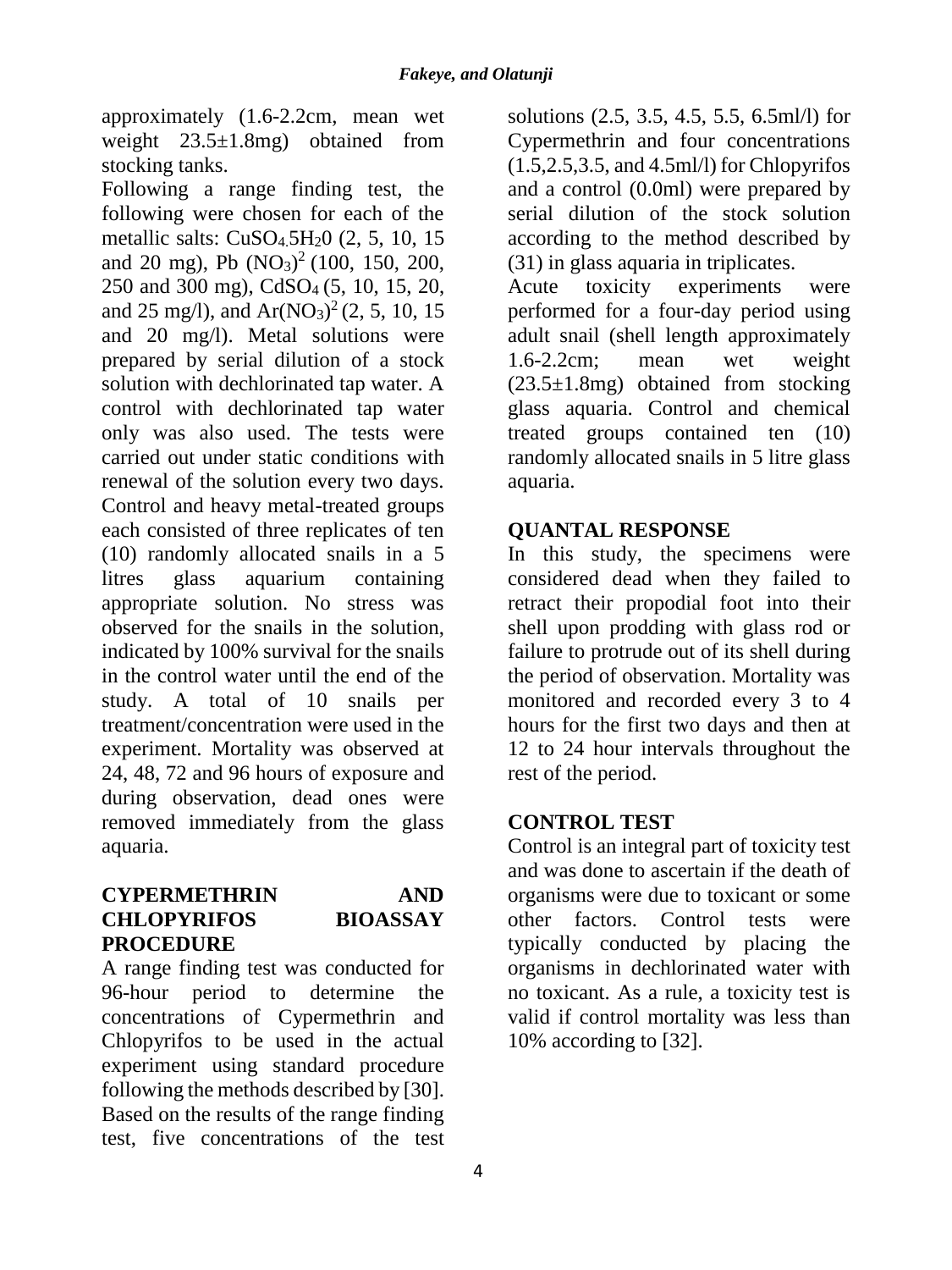#### **PHYSICO-CHEMICAL PARAMETERS**

Physico-chemical parameters (Temperature, pH, Conductivity, salinity and Dissolved Oxygen) were measured every day.

## **TEMPERATURE**

Water temperature was measured to the nearest  $0.1^{0}$ C with a mercury-in-glass Thermometer of range  $10-110^0$  which was inserted at a depth of about 2cm from surface for three minutes. The subsurface temperature was taken immediately after collection with Kemmer water sampler. The temperature was taken three times and the average was calculated to be the average temperature. The readings were expressed in degrees Celsius  $(^{0}C)$ .

# **pH**

The pH was measured electrically with an electronic pH metre, Kent 7020 model. The glass probe of the meter was dipped into the water sample and the pH read at room temperature as recommended by [30].

## **CONDUCTIVITY**

Conductivity was determined in the laboratory using conductivity and TDS combined meter Matini instruments model. Some quantity of water was poured into a small beaker and the probe was put into the beaker and measured. The results were expressed in μS/cm.

## **SALINITY**

Salinity was determined with "HACH Sach's fish farmer's water quality test kit" (HACH company, USA).

# **DISSOLVED OXYGEN**

Dissolved Oxygen was determined using Winkler's method as described by [30].

## **STATISTICAL TESTS**

The 24, 48, 72 and 96 hours  $LC_{50}$  values, 95% confidence interval values, Chi-Square values, slopes and intercepts were obtained using Probit analysis computer programme.

Data obtained from the physiochemical parameters were analyzed by a one-way analysis of variance (ANOVA) test at 0.05% probability level.

# **RESULTS AND DISCUSSION**

The  $LC_{50}$  values of the heavy metals on *M tuberculatus* are presented in Table 1, 2, 3, 4, while tables 5 and 6 show the  $LC_{50}$  values of the pesticides on the snails. The Probit line graphs of the toxicity data for *M tuberculatus* exposed to different acute concentration of heavy metals and pesticides are also presented in Fig 1, 2, 3, 4 and 5. The percentage mortality of *M tuberculatus* exposed to acute concentration of Cypermethrin and Chlopyrifos and four heavy metals was concentration dependent.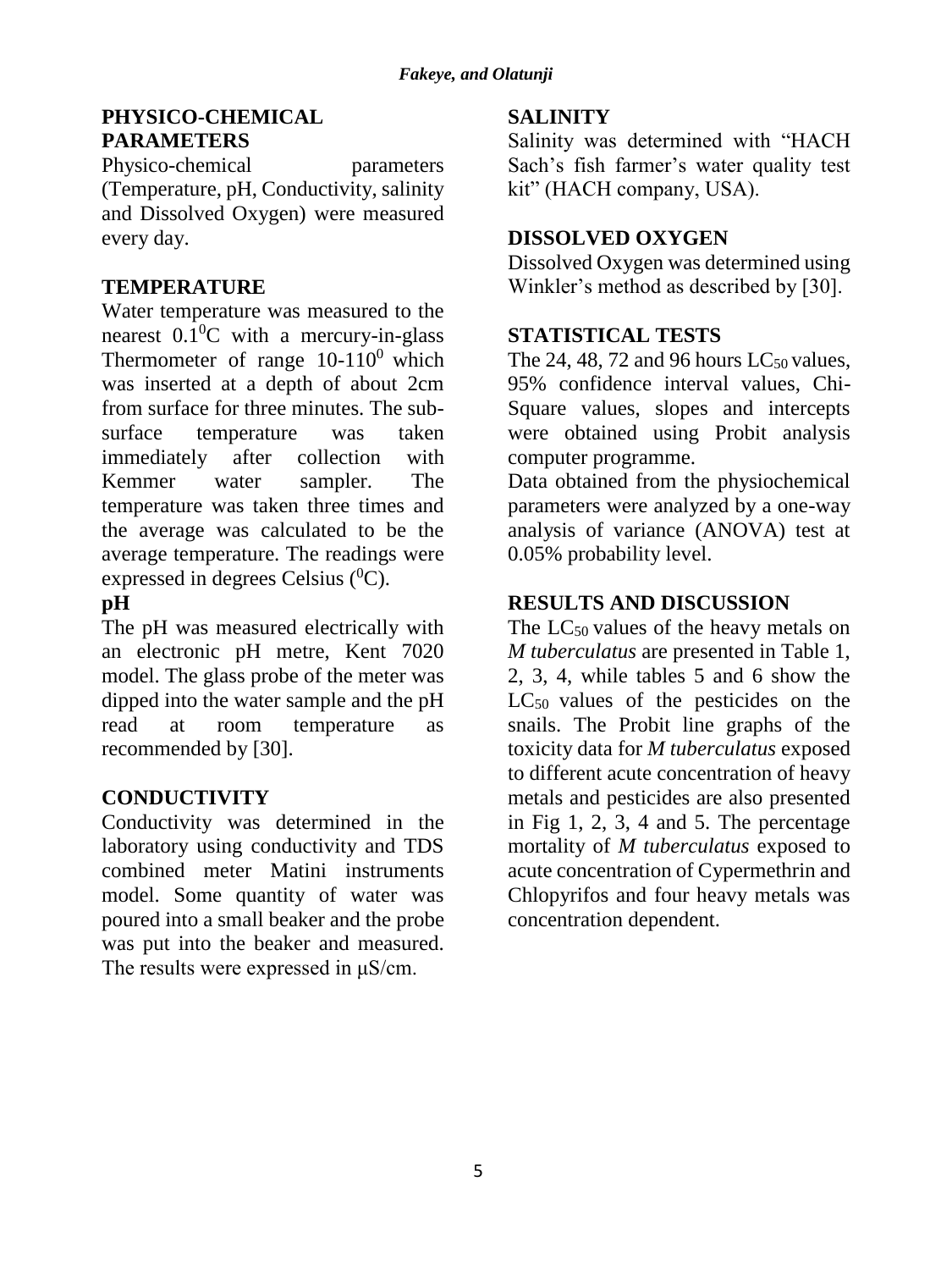



**Figure 1:** Probit line graph of acute toxicity Cypermethrin to *M tuberculatus*



**Probit Transformed Responses** 

**Figure 2:** Probit line graph of acute toxicity Chlopyrifos to *M tuberculatus*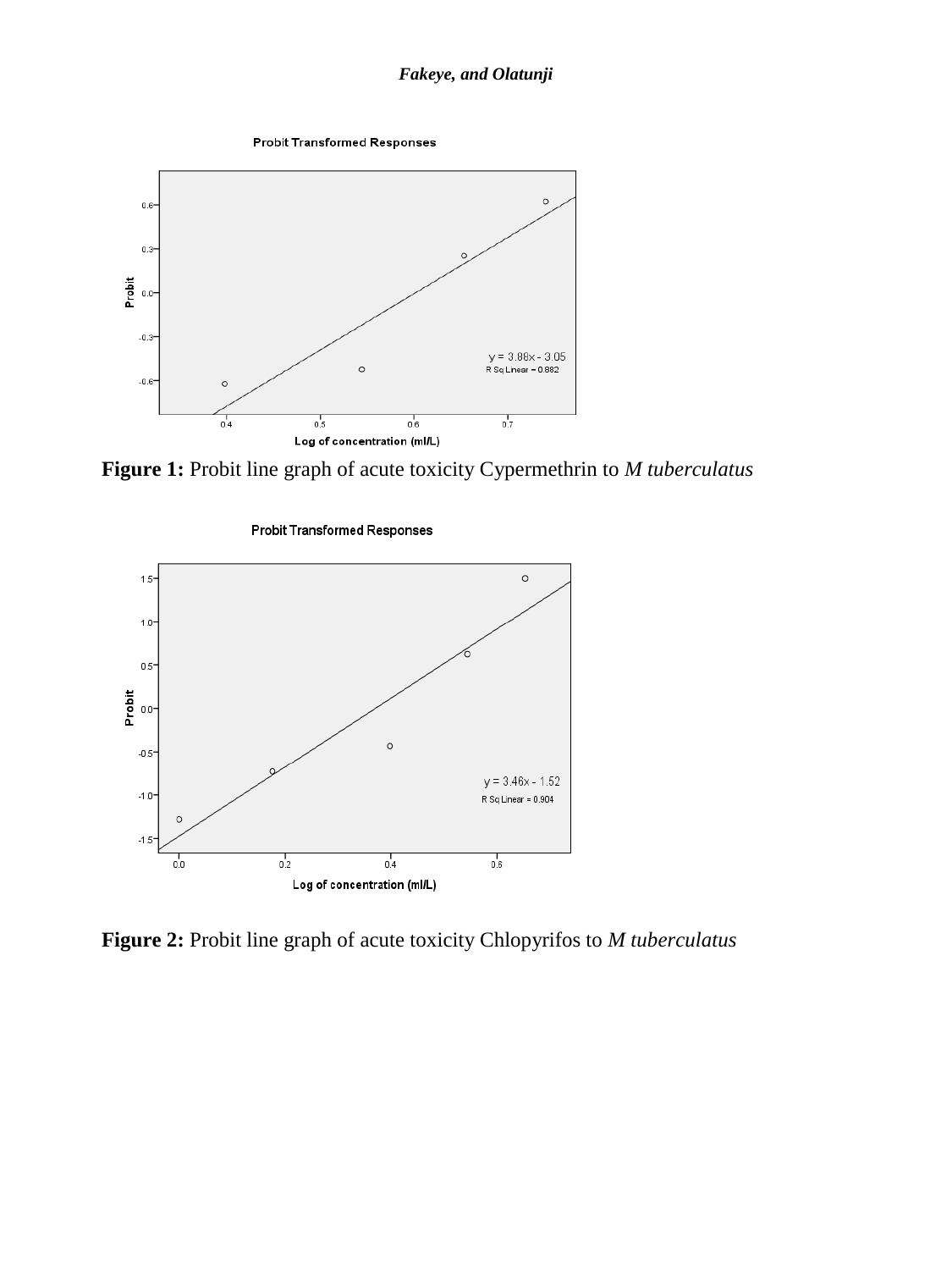



**Figure 3:** Probit line graph of acute toxicity of Copper sulphate to *M tuberculatus*



**Figure 4:** Probit line graph of acute toxicity of Arsenic nitrate to *M tuberculatus*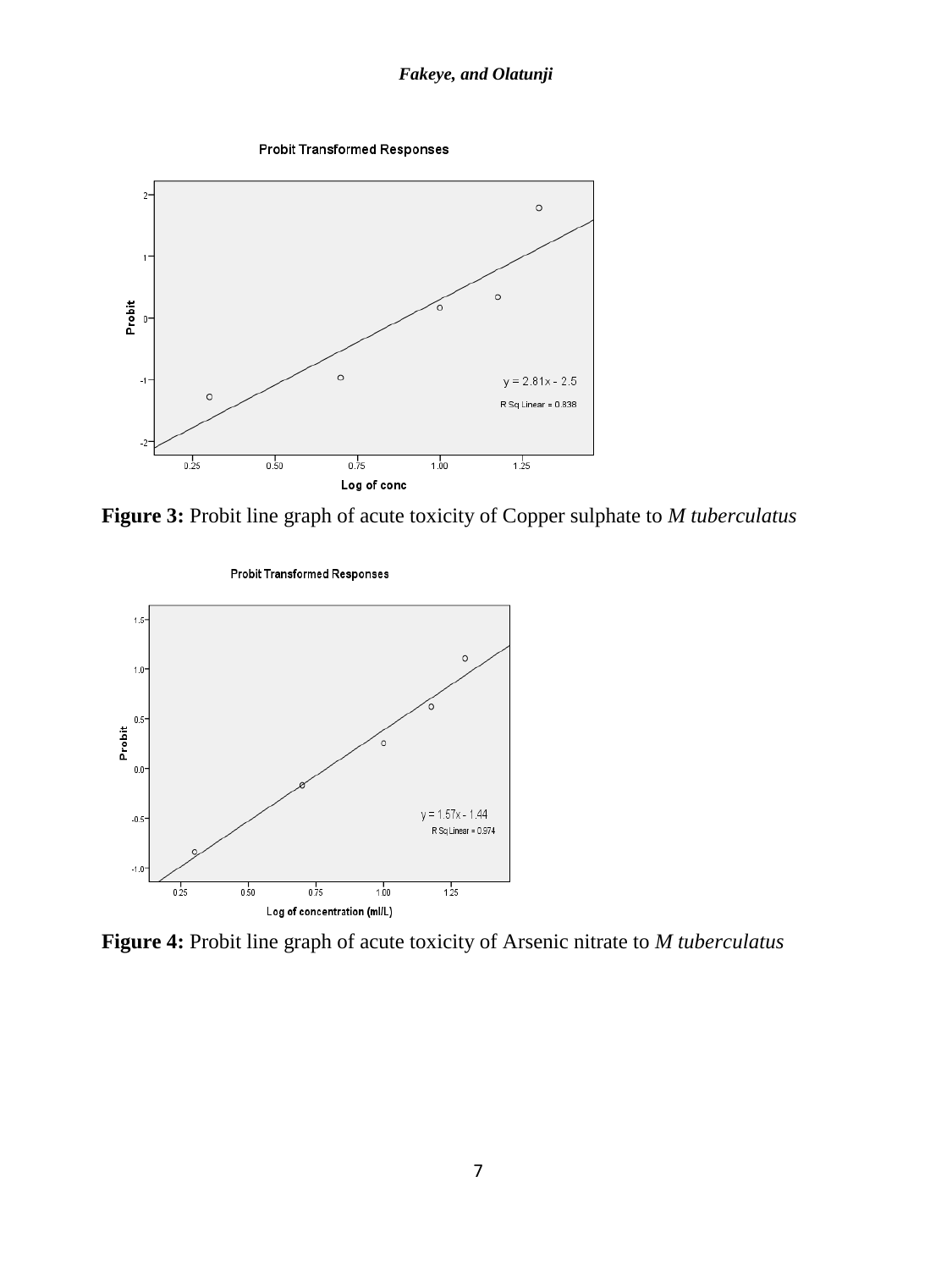



**Figure 5:** Probit line graph of acute toxicity of Cadmium sulphate to *M tuberculatus*

The 24hr, 48hr, 72hr and 96hr median lethal concentration  $(LC_{50})$  of four  $(4)$ selected metals: Ar, Cu, Cd and Pb with two (2) selected pesticides: Chlopyrifos and Cypermethrin and their 95% confidence limits are presented in Tables 1, 2,3,4,5 and 6. The 96hr-LC $_{50}$  values of the four heavy metals (Cu, As, Cd and Pb) under study was 8.60, 6.24, 15.23 and 1082.10 mg/L respectively. The 96hr -  $LC_{50}$  of Cypermethrin in this study was found to be 3.81ml/L while that of Chlopyrifos was 2.45ml/L. Comparison

|                  | <b>Table 1:</b> LC <sub>50</sub> values of Copper sulphate to fresh |  |
|------------------|---------------------------------------------------------------------|--|
| nitrate to fresh |                                                                     |  |

of the acute toxicity effects of the four metals on *M tuberculatus* showed that Arsenic was more toxic (6.24), followed by Copper (8.60), Cadmium (15.23) and Lead (1082.10). The 96hr -  $LC_{50}$  values obtained from acute toxicity of the pesticides showed that Chlopyrifos (2.45) was more toxic than Cypermethrin (3.81). Mortality of the snails increased with increased time and concentrations. There was no mortality observed in the control set up.

**Table 2:** LC<sub>50</sub> values of Arsenic

| water Snail M tuberculatus.  |       |                       |              |                     | water Snail M tuberculatus. |       |                       |              |  |
|------------------------------|-------|-----------------------|--------------|---------------------|-----------------------------|-------|-----------------------|--------------|--|
| Copper sulphate              |       |                       |              |                     | Arsenic nitrate             |       |                       |              |  |
| Time $(hr)$ LC <sub>50</sub> |       | 95% confidence limits |              | $Time (hr) LC_{50}$ |                             |       | 95% confidence limits |              |  |
|                              | mg/l  | Lower                 | <b>Upper</b> |                     | mg/l                        | Lower |                       | <b>Upper</b> |  |
| -24                          | 34.09 | 25.95                 | 56.28        | 24                  |                             | 98.44 |                       |              |  |
| 48                           | 16.71 | 14.89                 | 24.62        | 48                  | 48.96                       |       | 31.91                 | 199.39       |  |
| 72                           | 11.09 | 6.15                  | 24.62        | 72                  | 26.92                       |       | 20.01                 | 43.80        |  |
| 96                           | 8.60  | 3.09                  | 20.49        | 96                  |                             | 6.24  | 5.26                  | 43.80        |  |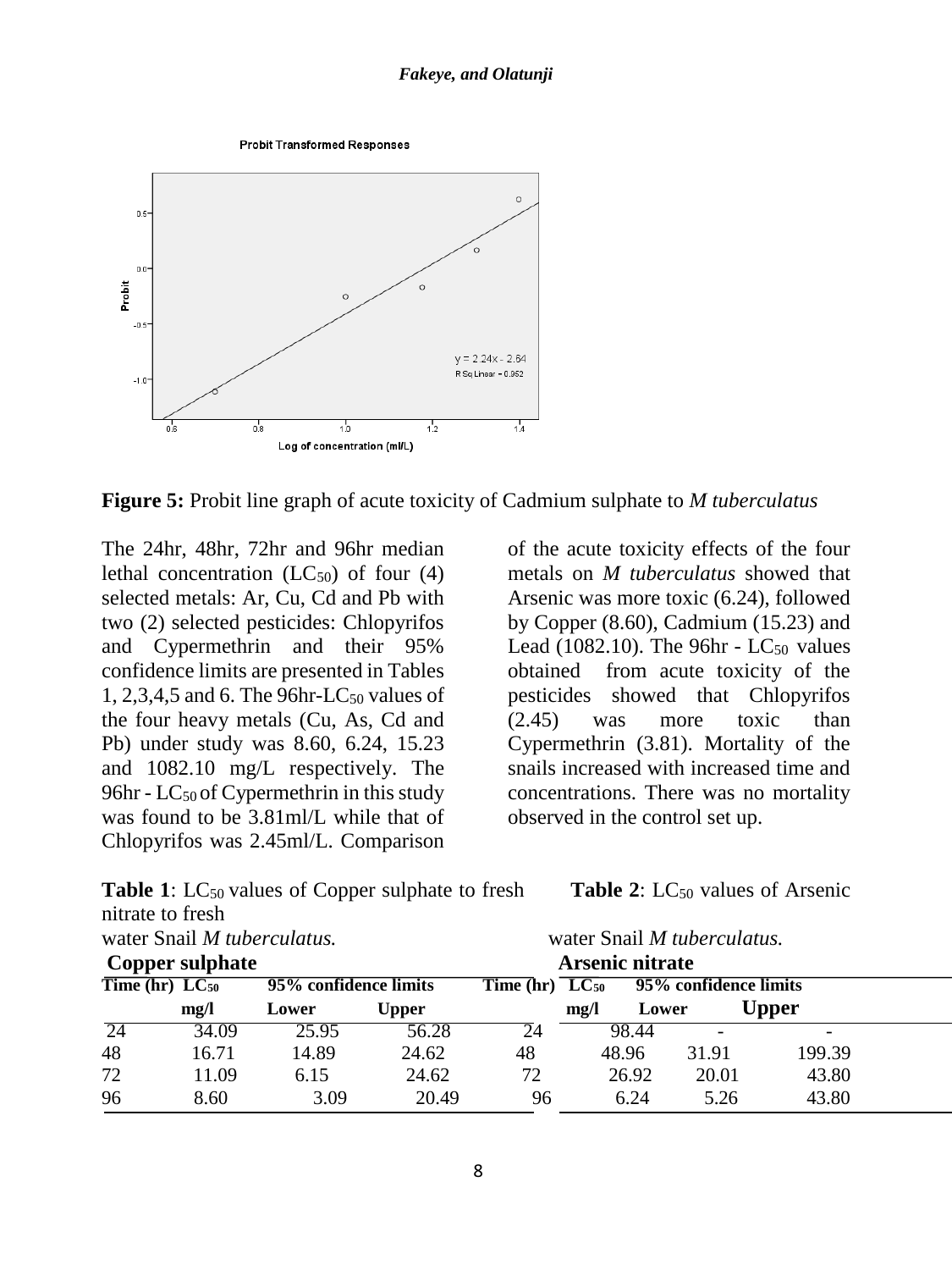| water shah <i>in ulberchitums</i> . |       |                       |          |           | water Shah <i>in thoef</i> c <i>hilling</i> |        |                          |  |  |  |
|-------------------------------------|-------|-----------------------|----------|-----------|---------------------------------------------|--------|--------------------------|--|--|--|
| Cadmium                             |       |                       |          | Lead      |                                             |        |                          |  |  |  |
| $Time (hr) LC_{50}$                 |       | 95% confidence limits |          | Time (hr) | $TC_{50}$                                   |        | 95% confidence limits    |  |  |  |
|                                     | mg/l  | Lower                 | $J$ pper |           | $m\Omega$                                   | Lower  | <b>Upper</b>             |  |  |  |
| 24                                  | 30.26 | -                     |          | 24        | 717.67                                      | 450.80 | 3508.43                  |  |  |  |
| 48                                  | 49.19 | -                     |          | 48        | 1539.98                                     | -      | $\overline{\phantom{a}}$ |  |  |  |
| 72                                  | 24.97 | 15.86                 | 36.92    | 72        | 663.53                                      |        |                          |  |  |  |
| 96                                  | 15.23 | 13.50                 | 17.33    | 96        | 1082.10                                     | 572.85 | 22552.5                  |  |  |  |

**Table 3**: LC<sub>50</sub> values of Cadmium sulphate to fresh **Table 4**: LC<sub>50</sub> values of Lead nitrate to fresh water Snail *M* tuberculatus water Snail *M tuberculatus.* water Snail *M tuberculatus*

#### **Table 5**: LC<sub>50</sub> values of Cypermethrin to fresh **Table 6**: LC<sub>50</sub> values of Chlopyrifos to fresh

**Cypermethrine** 

|                 |           |       | Time (hr) $LC_{50}$ 95% confidence limits |    |           | Time (hr) $LC_{50}$ 95% confidence limits |              |
|-----------------|-----------|-------|-------------------------------------------|----|-----------|-------------------------------------------|--------------|
|                 | $m\Omega$ | Lower | Upper                                     |    | $m\Omega$ | Lower                                     | <b>Upper</b> |
| $\overline{24}$ | 6.51      | 5.06  | 25.63                                     | 24 | 5.51      | 4.65                                      | 7.14         |
| 48              | 4.89      | 4.55  | 5.32                                      | 48 | 4.91      | 2.20                                      | 15.11        |
| 72              | 4.29      | 2.91  | 5.92                                      | 72 | 2.50      | 1.81                                      | 5.04         |
| 96              | 3.81      | 159   | 5.59                                      | 96 | 2.45      | 2.45                                      | 3.86         |

The results of the physiochemical parameters of the sample units and the control are presented in the Table 7. The temperature, pH, Conductivity, TDS, salinity, Dissolved Oxygen (DO) and BOD (Biochemical Oxygen Demand)

water Snail *M tuberculatus.* water Snail *M tuberculatus*

| <b>Chlopyrifos</b>         |      |       |                       |  |  |  |  |  |  |
|----------------------------|------|-------|-----------------------|--|--|--|--|--|--|
| <b>Time (hr)</b> $LC_{50}$ |      |       | 95% confidence limits |  |  |  |  |  |  |
|                            | mg/l | Lower | <b>Upper</b>          |  |  |  |  |  |  |
| 24                         | 5.51 | 4.65  | 7.14                  |  |  |  |  |  |  |
| 48                         | 4.91 | 2.20  | 15.11                 |  |  |  |  |  |  |
| 72                         | 2.50 | 1.81  | 5.04                  |  |  |  |  |  |  |
|                            | 2.45 | 2.45  | 3.86                  |  |  |  |  |  |  |

are:  $29.34 \pm 1.56^{\circ}$ C,  $7.86 \pm 1.34$ ,  $384 \pm 34.2$ ( $\mu s/cm$ ), 234 $\pm$ 18.41 (mg/l), 0.21 $\pm$ 0.20,  $0.23 \pm 0.12$  (mg/l) and  $0.27 \pm 0.20$ respectively. There was no significant difference ( $P \le 0.05$ ) between the values obtained from the test media and the control.

#### **Table 7: Physicochemical parameters of the experimental and control units**

| <b>Parameters</b>                |       | <b>Experimental Units</b> |                             |       | <b>Control Units</b> |                             |  |  |
|----------------------------------|-------|---------------------------|-----------------------------|-------|----------------------|-----------------------------|--|--|
|                                  | Min   | <b>Max</b>                | <b>Mean</b> <sup>±</sup> SE | Min   | <b>Max</b>           | <b>Mean</b> <sup>t</sup> SE |  |  |
| Temperature $(^0C)$              | 28.25 | 30.42                     | $29.34 \pm 1.56$            | 27.98 | 31.00                | $29.49 \pm 1.45$            |  |  |
| pH                               | 7.56  | 8.02                      | $7.86 \pm 1.34$             | 7.55  | 7.98                 | $7.77 \pm 1.20$             |  |  |
| Water hardness (mg/l) 20.24      |       | 28.68                     | $24.26 \pm 2.35$            | 18.60 | 19.00                | $18.80 \pm 1.89$            |  |  |
| Conductivity ( $\mu$ S/cm) 376.6 |       | 492.2                     | $384 \pm 34.20$             | 374.2 | 471.5                | 422.9±32.89                 |  |  |
| $TDS$ (mg/l)                     | 200   | 262.5                     | $234 \pm 18.41$             | 200   | 270.0                | $235 \pm 16.22$             |  |  |
| Salinity (‰)                     | 0.20  | 0.22                      | $0.21 \pm 0.20$             | 0.20  | 0.21                 | $0.21 \pm 0.20$             |  |  |
| D <sub>O</sub>                   | 0.16  | 0.46                      | $0.23 \pm 0.12$             | 0.20  | 0.52                 | $0.36 \pm 0.10$             |  |  |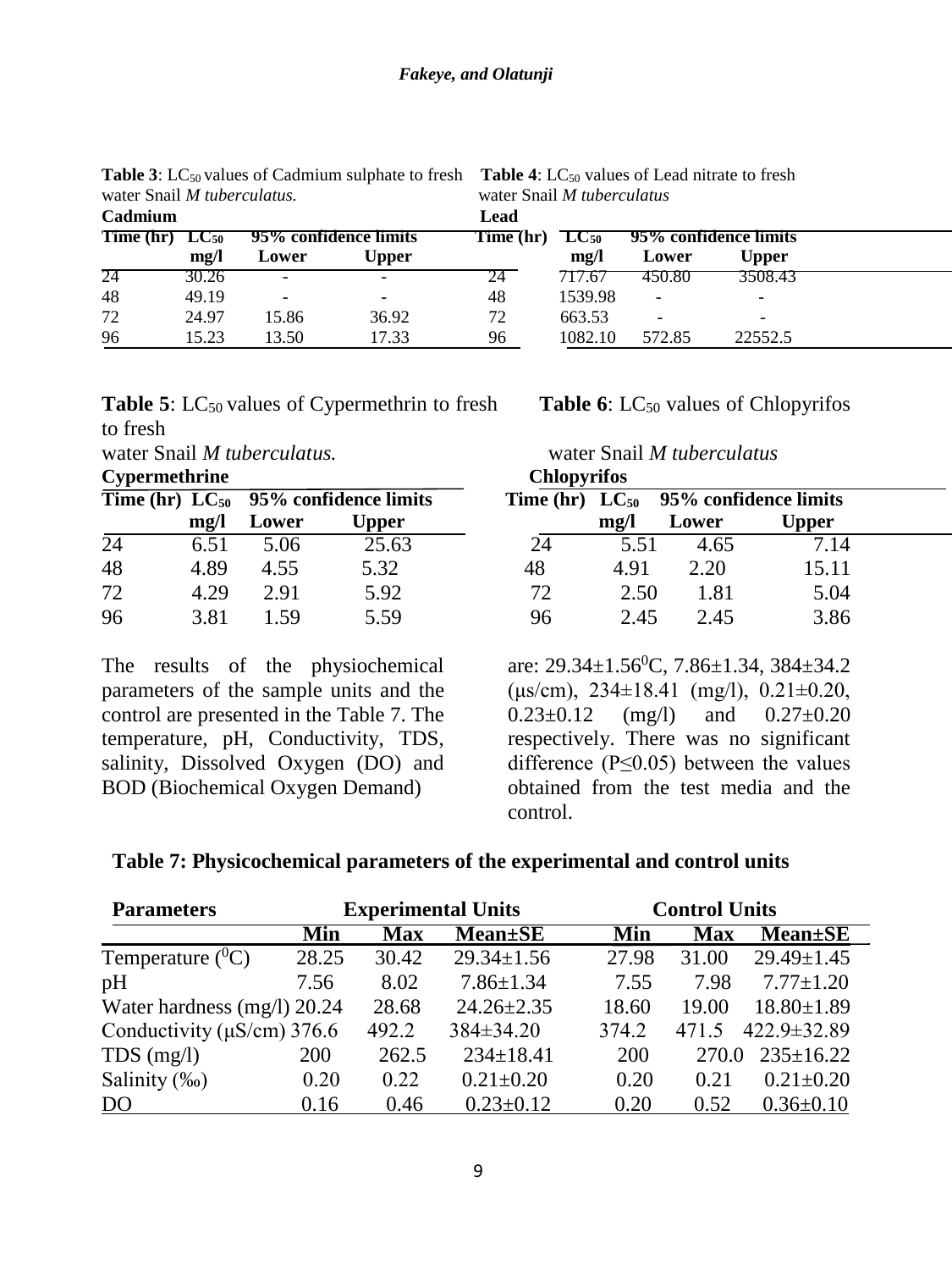| Heavy metals    | <b>Species</b>          |          |     | Live stage Test duration |               | $LC_{50}$ |            | Reference  |
|-----------------|-------------------------|----------|-----|--------------------------|---------------|-----------|------------|------------|
| 1. Copper       | M. tuberculata          | Adult    | 96h |                          | 8.60          |           | This study |            |
|                 | M. tuberculata          |          | 48h |                          | 3.6           |           | $[26]$     |            |
|                 | M. tuberculata          | Juvenile | 24h |                          | 0.2           |           | $[25]$     |            |
|                 |                         |          |     |                          |               |           |            |            |
|                 | B. glabrata             | Adult    | 48h |                          | 0.18          |           | $[33]$     |            |
|                 | P. paludosa             | 60d      | 96h |                          | 0.14          |           | $[34]$     |            |
|                 | P. jenkinsi             | Adult    | 96h |                          | 0.08          |           | $[35]$     |            |
| 2. Cadmium      |                         |          |     |                          |               |           |            |            |
|                 | M. tuberculate          | Adult    |     | 96h                      |               | 15.22     |            | This study |
|                 | P. fontinalis           |          |     | 96h                      |               | 0.08      |            | $[36]$     |
|                 | V. bengalensis          |          |     | 96h                      | 1.2           |           |            | $[37]$     |
| L. luteola      |                         | Adult    |     | 96h                      | 1.5           |           |            | $[38]$     |
| 3. Lead         |                         |          |     |                          |               |           |            |            |
|                 | M. tuberculata          | Adult    |     | 96h                      | 1082.10       |           | This study |            |
|                 | Filopaludina sp.        | Adult    |     | 96 h                     | 190           |           | $[39]$     |            |
|                 | V. bengalensis          |          |     | 96h                      | 2.54          |           | $[40]$     |            |
|                 | A. hypnorum             |          |     | 96h                      | 1.34          |           | $[41]$     |            |
| 4. Arsenic      |                         |          |     |                          |               |           |            |            |
|                 | M tuberculatus          | Adult    |     | 96h<br>96h               | 6.24<br>18.21 |           | This study |            |
| 5. Cypermethrin | Anabas testudineus      | Adult    |     |                          |               |           | $[42]$     |            |
|                 | M tuberculatus          | Adult    |     | 96h                      |               | 3.81      |            | This study |
|                 | Brycon amazonicus       | Adult    |     | 96hrs                    |               | 30.0      |            | $[43]$     |
|                 | Heteropneustes fossilis | Adult    |     | 72 <sub>hr</sub>         | 0.67          |           |            | $[44]$     |
| 6. Chlopyrifos  |                         |          |     |                          |               |           |            |            |
|                 | M tuberculatus          | Adult    |     | 96hr                     |               | 2.45      |            | This study |
|                 | Cambarellus montezumae  | Adult    |     | 72hr                     |               | 5.20      |            | $[45]$     |

**Table 8: Comparison of LC<sup>50</sup> values of Melanoides with other fresh water molluscs**

This present study indicated that Arsenic was highly toxic to *M tuberculatus* while lead has the least toxicity effect on the animal. The order of increasing toxicity of metals to *M tuberculatus* was As>Cu> Cd >Pb. Similar results were obtained by [27], they found that Cu was the most toxic metal to *M. tuberculatus*, followed by Cd, Zn, Pb, Ni, Fe, Mn, and Al (decreasing order). [46] also obtained similar results for marine mollusks *C* 

*cingulata* and *M philippinarum,* where copper was found to be the most toxic metal and Lead was the least toxic metal. [25] and [26] showed that 96 h-LC<sub>50</sub> of Cu to *M. tuberculatus* were 0.2 and 3.6 mg/l, respectively, which were lower than the present study. The difference between the values of Cu obtained from this study and that obtained by [25] and [26] may be due to differences in the characteristics (pH, Conductivity, Total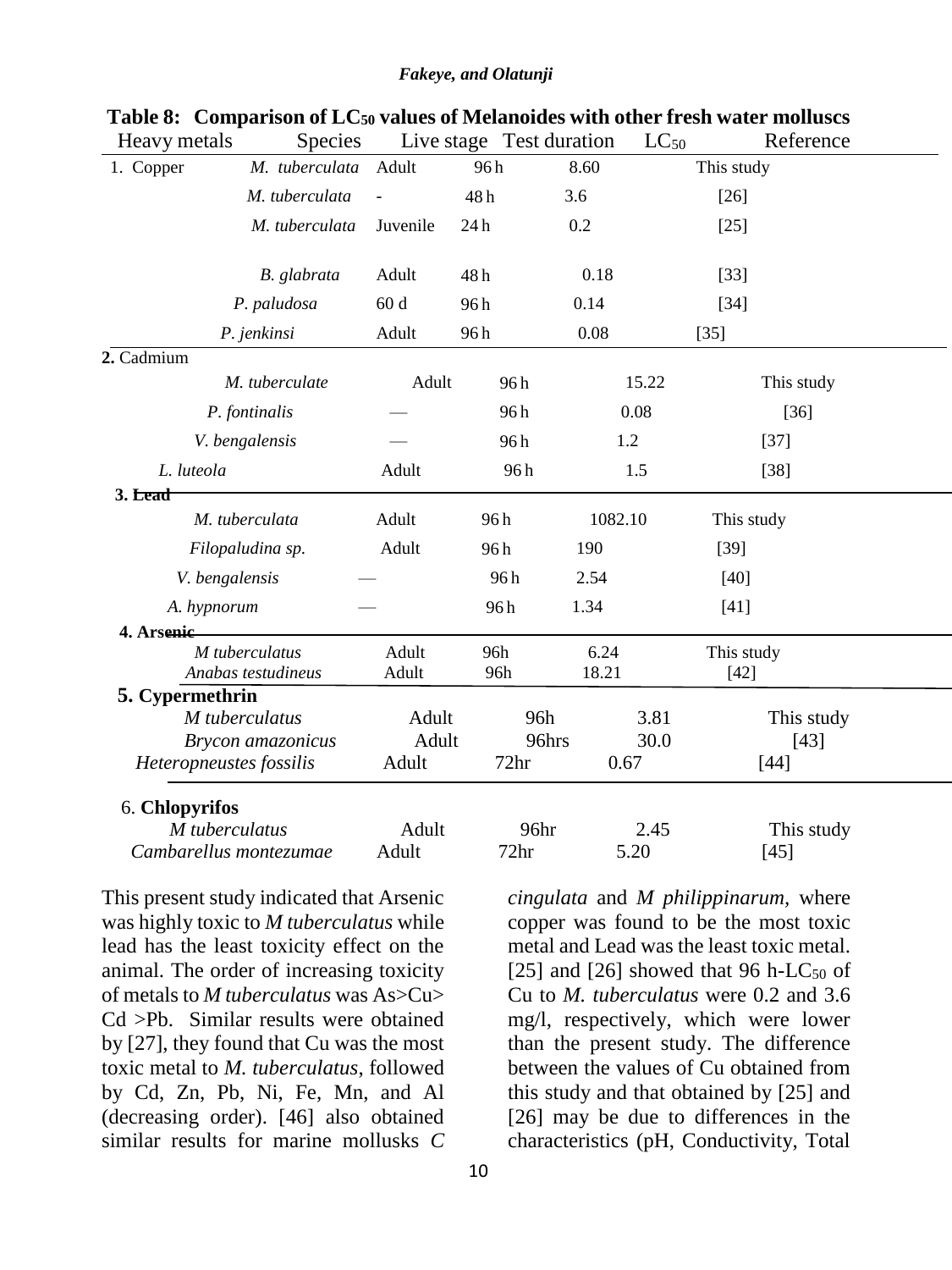dissolved Solid, and Temperature) of the test medium. The toxicity reported by other researchers

(Table 8) differs from this present study due to the different species, ages, and sizes.

According to [47] the rank order of toxicity of metals will vary between organisms. With *Lymnaea luteola*, [48] showed that the order of toxicity was Cd *>* Ni *>* Zn; with *Viviparus bengalensis*, [37] and [40] found that the order of toxicity was  $Zn > Cd > Pb > Ni$ ; and with *Juga plicifera*, [49] found that Cu was more toxic than Ni. [50] reported that the snail has a sealing operculum that allows it to withstand desiccation as well as increasing its tolerance for chemicals.

The present investigation reveals that mortality increased as period of exposure increased and rate of mortality increased as concentration of heavy metals increased. The results indicate that the effect of heavy metal was dose dependent. This agrees with the results obtained by [29].

The  $96hr - LC_{50}$  toxicity values for the pesticides showed that Chlopyrifos (2.449 mg/l) is more toxic than Cypermethrin (3.810mg/l). Chlopyrifos is a broad spectrum organophosphate pesticide that acts by interfering with the activities of cholinesterase, an enzyme that is essential for the proper working of the nervous system. It is observed that the snails showed physiological response to the pesticide, chlopyrifos during exposure. Few minutes after exposure, some snails protruded out their propodial foot from their shell; secreted mucus, wanted to move out of water while some retracted totally into the shell. It was also

observed that some snails emptied the content of their gastro-intestinal tracts and retracted into the shell when exposed to cypermethrin. These were a behavioural or physiological response to reduce the rate of metabolism and not allow entry of any materials into the body.

From this study, it was observed that mortality increased as period of exposure increased and rate of mortality increased as concentration of Chlopyrifos and Cypermethrin increased.

Cypermethrin and Chlopyrifos have been observed to be toxic to other aquatic organisms such as Mud crab *Callinectes sapidus* and blue crab *Rhithropanopeus harisii*) [51]; Crayfish, [52]; Tilapia [53] and mud periwinkle and shrimp, [54].

There was no significance difference (P≤0.05) between the values of the physiological parameters of the experimental media and the control. Also, no mortality was recorded in the control media throughout the period of this study. Therefore mortality of *M tuberculatus* was due to exposure to heavy metals and pesticides.

Despite the important role played by pesticides in the control of pests to enhance agricultural yields, indiscriminate applications may pose great threats to non-target organisms. Results from this study strongly suggest that Arsenic, copper, Cadmium, lead, Cypermethrin and Chlopyrifos could be toxic to *M. tuberculatus* if they find their way into the aquatic environment even at very low concentration and affect aquatic biota.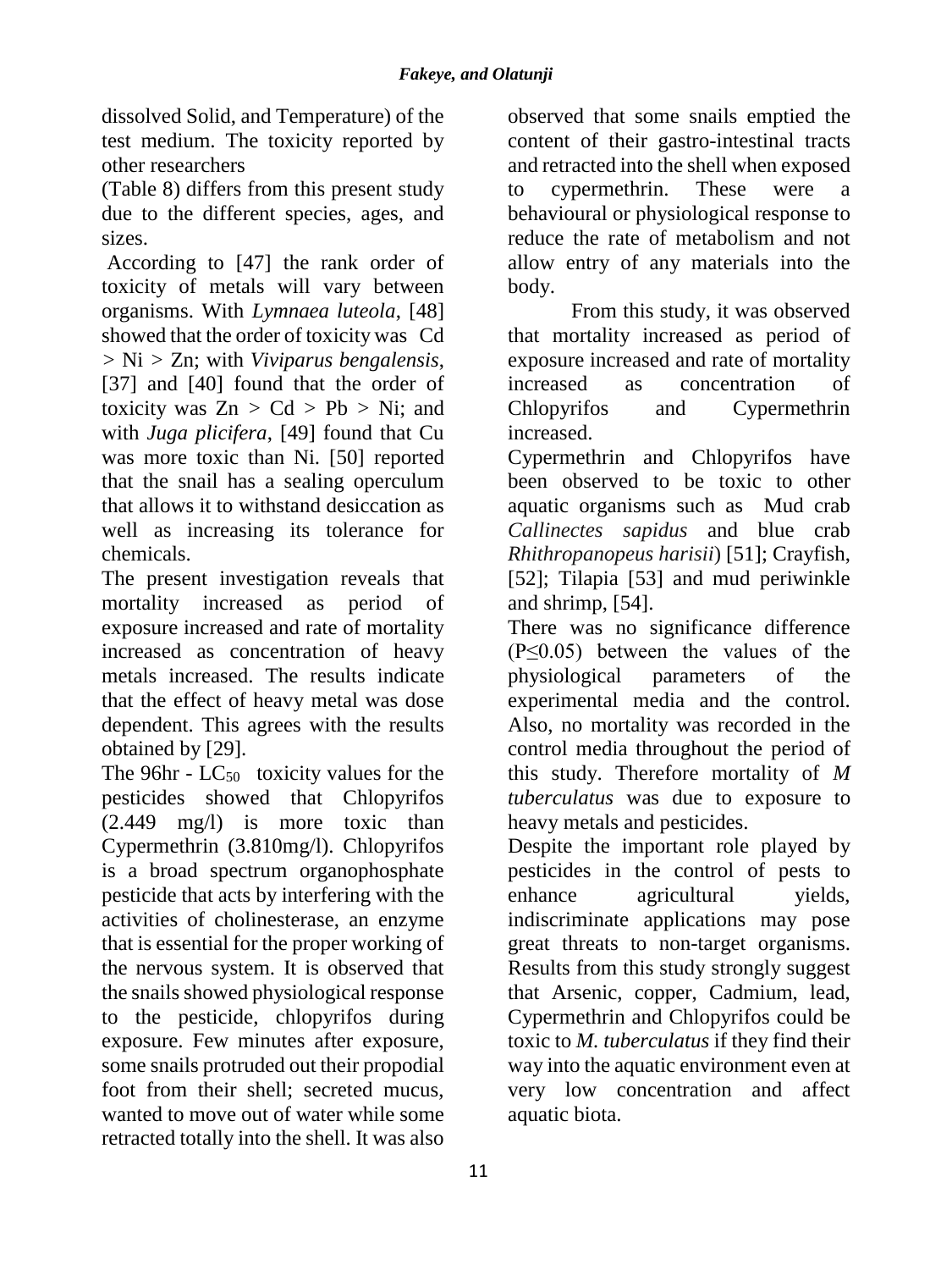The determination of LC  $_{50}$  value is highly useful in the evaluation of safe level or tolerance of pollutant and it provides fundamental data for the design of more complex disposal models.

## **CONCLUSION**

This study showed that heavy metals such as copper, arsenic, cadmium and lead and also pesticides like Cypermethrin and Chlopyrifos were very toxic to *M tuberculatus,* and that the snail was sensitive to metals. It should be noted that accidental discharge of heavy metals from industrial effluents and pesticides used on farms to control pests could be very disastrous to non-target organisms like snails, macroinvertebrates and fish.

The present acute toxicity test using *M tuberculatus* could be an important component of the routine battery of tests to evaluate toxicity of heavy metals, support registration of pesticide products for outdoor application, monitor effluents, establish water quality criteria and provide aquatic safety assessments for chemicals.

## **REFERENCES**

- 1. Indra, V. and S, Sivaji. (2006). Metals and organic compounds of sewage and sludges. *J. Environ. Biol.,* 27, 723-725.
- 2. Ekpo, K.E., Asia, I.O., Amajo, K.O. and Jegede, D.A. (2008). Determination of lead, cadmium and mercury in surrounding water and organs of some species of fish from Ikpoba River in Benin city, Nigeria. *International Journal of physical sciences* (11), 289-292.
- 3. Wang, W. X. (2002). Interaction of trace metals and different marine food chains. *Mar Ecol Prog Ser:* 243*,* 295-309.
- 4. Kalay, M., Ay, P.,and Canil, M. (1999). Heavy metal concentration in fish tissues from the northeast Meditereansea. *Bull Environ. Contam. Toxicol.***,** 63*,* 673-671.
- 5. Ashraf, W. (2005). Accumulation of heavy metals in kidney and heart tissues of *Epinephelus microdon* fish from the Arabian Gulf. *Environ Monit Assess* 101: 311.
- 6. Prusty, A.W. (2004). The use of fish in monitoring water pollution. *Tour of Biotech*. Pp 4-7.
- 7. Khalid, R.A., Gambrell, R.A, and Patrick, W. (2008). Chemical Transformation of Heavy metals. Adviano. DC, Bristbin IL, (Eds). US Department of Energy. Doe symposium series pp. 133-147.
- 8. Proti, A.J. (2001). Metals in Fish and sediments from the River kolbacksair water system. *J Envir sci.* pp.26-27
- 9. Santhakumar, M., and Balaji, M. (2002). Acute toxicity of an organophours insecticide monocrotophas and its effects on behaviour of an air-breathing fish, *Anabas testudineus* (Bloch). *J. Environ. Biol*. 21(2), 121-123.
- 10. Reddy, P.M. and Philip, G.H. (1994). In vivo inhibition of AChE and ATPase activities in the tissue of freshwater fish, *Cyprinus carpio* exposed to technical grade cypermethrin. *Bull. Environ. Contam. Toxicol*. 52, 619–626
- 11. Eshleman, A.J., and Murray, T.F. (1991). Pyrethroid insecticides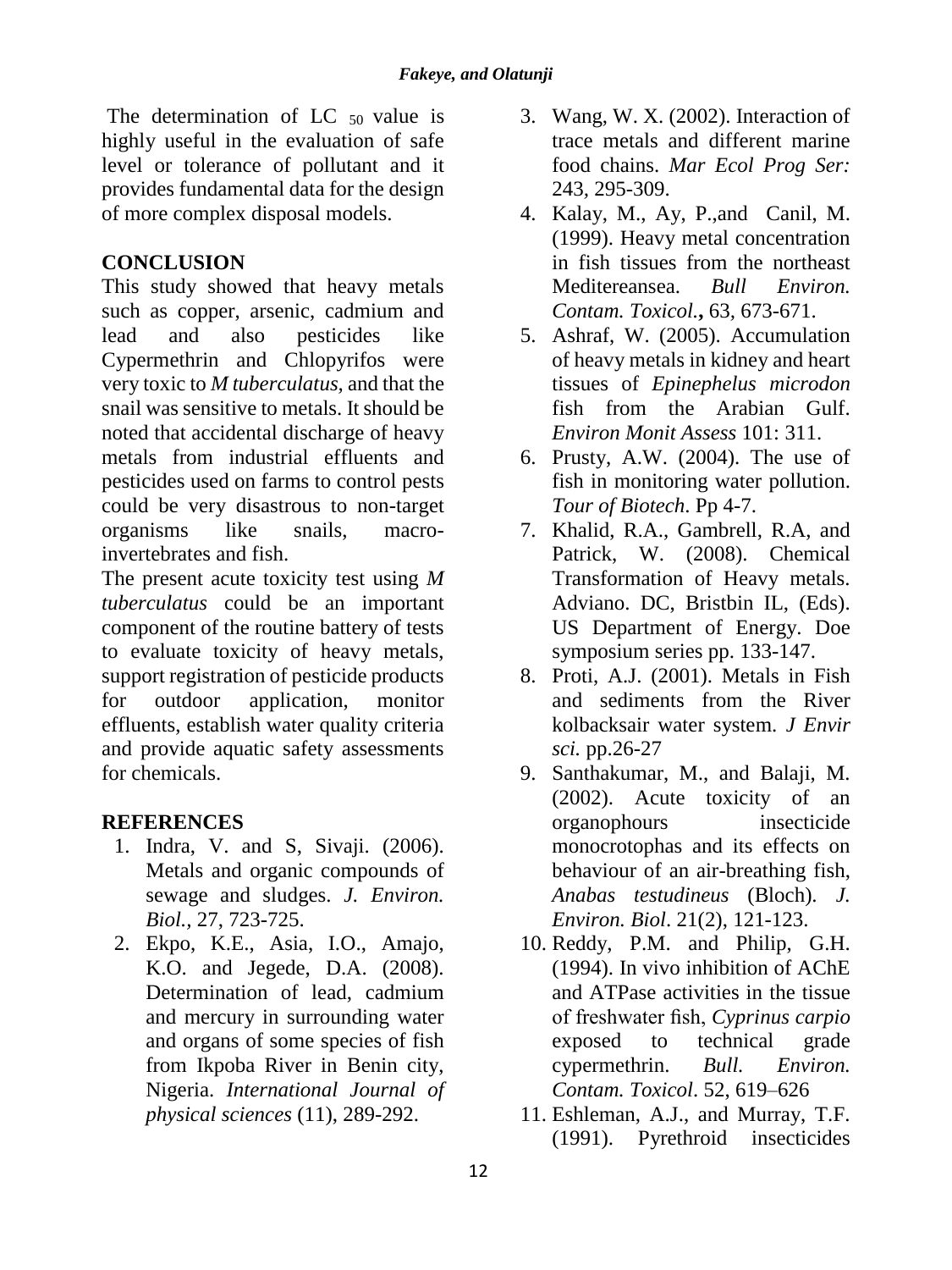indirectly inhibit GABA dependent 36Cl influx in synaptoneurosomes from the trout brain. *Neuropharmacology* 30, 1333– 1341.

- 12. Mian, L.S., and Mulla, M.S. (1992). Effects of pyrethroid insecticides on nontarget invertebrates in aquatic ecosystems. *J. Agric. Entomol*. 9, 73–98
- 13. Philip, G.H., Reddy, P.M., and Sridevi, G. (1995). Cypermethrin induced in vivo alterations in the carbohydrate metabolism of freshwater fish, *Labeo rohita. Ecotoxicol. Environ. Saf.* Vol 12: 2- 4
- 14. Ezeonyejiaku (2011). Pollution studies of the Niger Delta Region. Niger Delta Developmental survey. 23:31-32
- 15. Berger, B. and Dallinger, R. (1989). Accumulation of cadmium and copper by the terrestrial snail *Arianta arbustorum L*.: Kinetics and budgets. *Oecologia* 79: 60-65
- 16. Gomot, A. (1997). Dose-dependent effects of cadmium on the growth of snails in toxicity bioassays. *Arch. Environ. Contam. Toxicol*. 33: 209-216.
- 17. Gomot, A. and Pihan, F. (2000). Growing snails used as sentinels to evaluate terrestrial environment contamination by trace elements. *Chemosphere* 40: 275-284.
- 18. Swaileh, K.M. and Ezzzughayyar, A. (2000). Effects of dietary Cd and Cu on feeding and growth rates of the land snail *Helix engaddensis. Ecotoxicol. Environ. Safety*. 47: 253-260.
- 19. Ibrahim, M.M. (2006). Energy allocation patterns in Biomphalaria Alexandrina snails in response to cadmium exposure and Schistosoma mansoni infection. *Exptl. Parasitol*. 112: 31-36.
- 20. Moolman, L., Van Vuren, J.H. and Wepener, V. (2007). Comparative studies on the uptake and effects of cadmium and zinc on the cellular energy allocation of two freshwater gastropods. *Ecotox. Environ. Safety*.12:0-17.
- 21. Nicolaidou,, A. and Nott, J.A. (1990). Mediterranean pollution from a Ferro-nickel smelter: differential uptake of metals by some gastropods*. Marine Poll. Bull*. 21: 137-143.
- 22. Pointier, J. P. (1999). Invading freshwater gastropods: some conflicting aspects for public health. *Malacologia* 41: 403–411
- 23. Ndifon, G. T. and Ukoli, F. M. A. (1989). Ecology of freshwater snails in south-western Nigeria, Distribution and habitat preferences. *Hydrobiologia* 171: 231–253.
- 24. Agbolade, O.M. and Odaibo, A.B. (2004). *Dockovdia cookarum* infestion and the prosobranch gastropod *Lanistes libycus* host in Omi stream, Ago-Iwoye, Southwestern, Nigeria. *African Journal of Biotechnology*, 3(3): 202-205.
- 25. Bali, H. S. Singh, S., and Singh, D. P. (1984). Trial of some molluscicides on snails *Melanoides tuberculatus* and *Vivipara bengalensis* in laboratory, *Indian Journal of Animal Sciences*. 8: 23- 45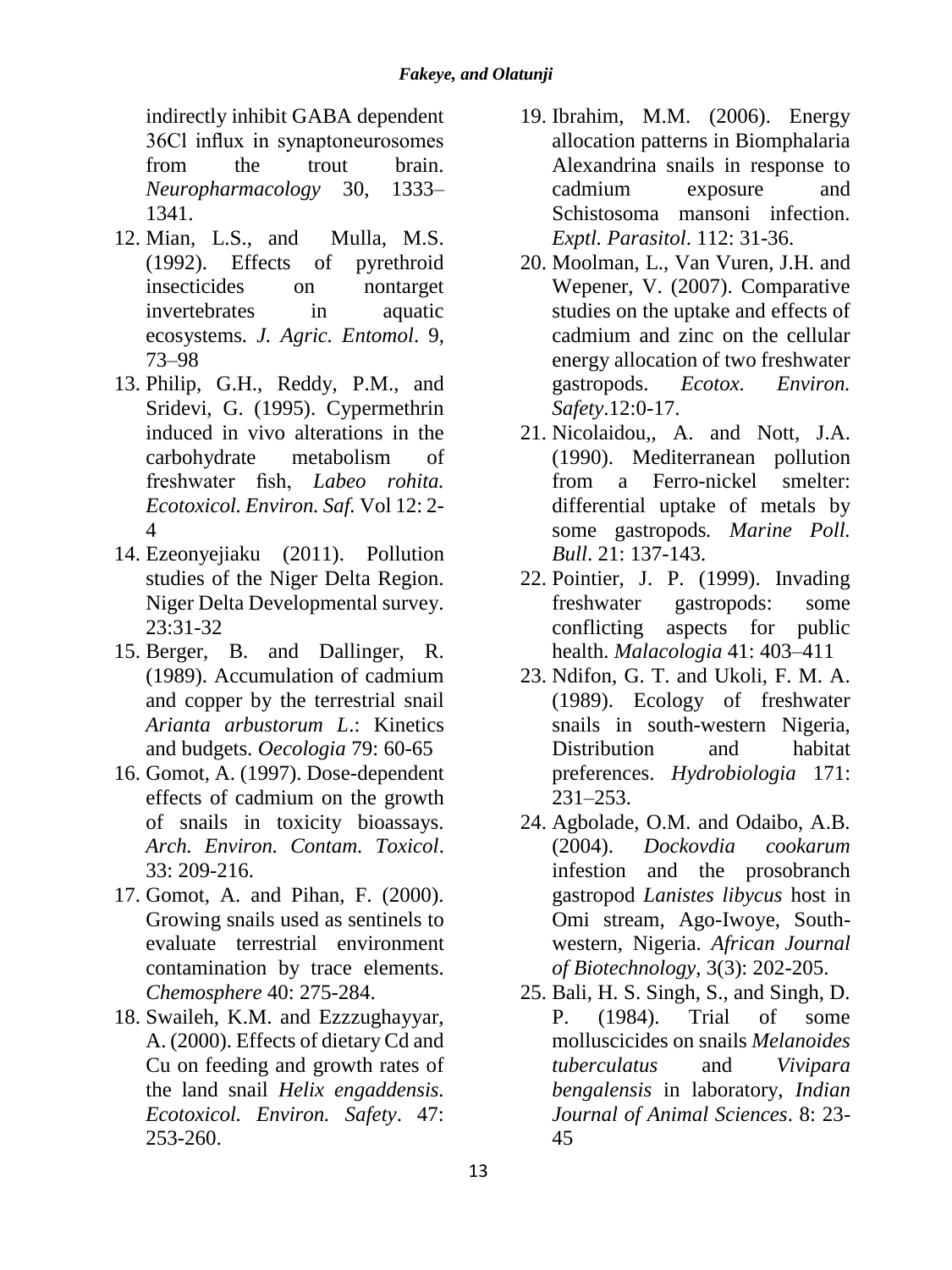- 26. Mostafa, B. B., El-Deeb, F. A., Ismail, N. M., and. El-Said, K. M. (2005). Impact of certain plants and synthetic molluscicides on some fresh water snails and fish. *Journal of the Egyptian Society of Parasitology*, 35(3): 989–1007.
- 27. Shuhaimi-Othman, M., Nadzifah, Y., Nur-Amalina,R. and Ahmad, A. (2012). Toxicity of metals to a freshwater Toxicity of Metals to a Freshwater Snail, *Melanoides tuberculata. The ScientificWorld Journal* Vol 2: Pp 10
- 28. Lau, M. Mohamed, A. Tan Chi Yen, and S. Su'Ut. (1998). Accumulation of heavy metals in freshwater molluscs. *Science of the Total Environment*, vol. 214, no. 1– 3, pp. 113–121
- 29. Adewunmi, C.O., Becker, M., Kuehnast, O., Oluwole, M. and Dorfler, G. (1996). Accumulation of copper, lead and cadmium in freshwater snails in southwestern Nigeria, *Science of the Total Environment*, vol. 193, no. 1, pp. 69–73.
- 30. APHA (1998). Standard Methods for Examination of Water, Sewage and Industrial waters. Eleventh Ed. American Public Health Organization. New York 522pp
- 31. FAO. (1984). Manual of methods in Aquatic environment Research. Part 10. Short term static Bioassays. FAO Fishes. Technical Report paper, pp:247-264.
- 32. Odiete, W.O. (1999). Environmental physiology of animals and pollutions. Published by Diversified Resources Limited, pp: 187-223.
- 33. De Oliveira-Filho, E.C, Matos-Lopes, R and Roma Paumgartten, F.J (2004). Comparative study on the susceptibility of freshwater species to copper-based pesticides. *Chemosphere*. 56(4):369–374.
- 34. Rogevich, E.C., Hoang, T.C and Rand, G.M (2008). The effects of water quality and age on the acute toxicity of copper to the Florida apple snail, *Pomacea paludosa*. *Archives of Environmental Contamination and Toxicology*. 54(4):690–696.
- 35. Watton, A.J and Hawkes, H.A (1984). The acute toxicity of ammonia and copper to the gastropod *Potamopyrgus jenkinsi* (Smith) *Environmental Pollution Series A*. 36(1):17–29.
- 36. Williams, K.A., Green, D.W and Pascoe, D (1985). Studies on the acute toxicity of pollutants to freshwater macroinvertebrates. I. Cadmium. *Archiv fur Hydrobiologie*. 102(4):461–471.
- 37. Gupta, P.K., Khangarot, B.S and Durve, V.S (1981). Studies on the acute toxicity of some heavy metals to an Indian freshwater pond snail *Viviparus bengalensis* L. *Archiv für Hydrobiologie*. 91(2):259–264.
- 38. Khangarot, B.S and Ray, P.K (1988). Sensitivity of freshwater pulmonate snails, *Lymnaea luteola* L., to heavy metals. *Bulletin of Environmental Contamination and Toxicology*. 41(2):208–213.
- 39. Lantataeme ,S., Kruatruchue, M., Kaewsawangsap, S., Chitramvong,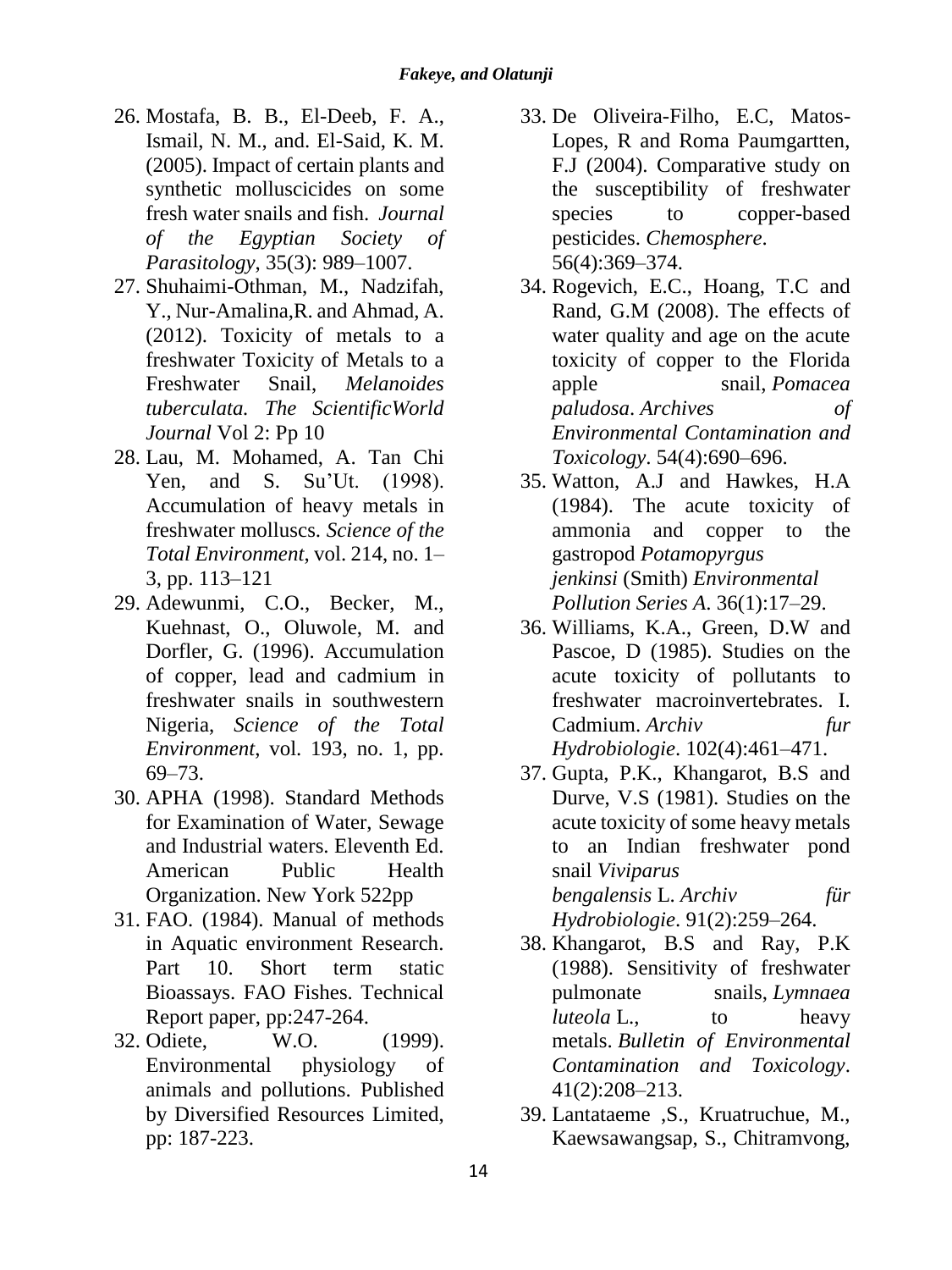Y., Sretarugsa, P and Upatham E.S (1996). Acute toxicity and bioaccumulation of lead in the snail, Eilopaludina (Siamopaludina) *Martensi martensi* (Frauenfeldt) *Journal of the Science Society of Thailand*. 22(3):237–247.

- 40. Gadkari, A. S. and Marathe, V. B. (1983) .Toxicity of cadmium and lead to a fish and a snail from two different habitats, *Indian AssociationWater Pollution Control Technology*, vol. 5, pp. 141–148.
- 41. Call, D.J., Brooke, L.T., Ahmad, N and Vaishnav, D.D. (1981). Aquatic Pollutant Hazard Assessments and Development of a Hazard Prediction Technology by Quantitative Structure-Activity Relationships, U.S*.* EPA Cooperation Agreement No. CR 809234-01-0, *Centre for Lake Superior Environmental Studies*.Superior, Wis, USA: University of Wisconsin.
- 42. Mosammat, S., Akter, Md., Ahmed ,K., Akhand, Md.A.A and Islam, Md.M. (2008). Acute Toxicity of Arsenic and Mercury to Fresh Water Climbing Perch, *Anabas testudineus* (Bloch) *World Journal of Zoology.* 3 (1): 13-18.
- 43. Moraes, F.D., Venturini, F.P., Cortella, L.R.., Rossi, P.A and Moraes, G. (2013). Acute toxicity of pyrethroid-based insecticides in the Neotropical freshwater fish *Brycon amazonicus Ecotoxicol. Environ. Contam*.. 8 (2): 59-64
- 44. [Suchismita, S.](http://ijt.sagepub.com/search?author1=Suchismita+Saha&sortspec=date&submit=Submit) and [Anilava, K.](http://ijt.sagepub.com/search?author1=Anilava+Kaviraj&sortspec=date&submit=Submit)  (2003). Acute Toxicity of Synthetic

Pyrethroid Cypermethrin to Freshwater Catfish, *Heteropneustes fossilis* (Bloch). *International Journal of Toxicology .*vol. 22 no. 4: 325-328

- 45. Díaz, S., Arceo, B., Martínez-Tabche, L., Alvarez-González, I., López López, E and Madrigal-Bujaidar, E (2015). [Toxicity](http://www.ncbi.nlm.nih.gov/pubmed/26299117)  [induced by dieldrin and](http://www.ncbi.nlm.nih.gov/pubmed/26299117)  [chlorpyrifos in the freshwater](http://www.ncbi.nlm.nih.gov/pubmed/26299117)  crayfish *[Cambarellus montezumae](http://www.ncbi.nlm.nih.gov/pubmed/26299117)* [\(Cambaridae\).](http://www.ncbi.nlm.nih.gov/pubmed/26299117)*Rev Biol Trop*. 63(1):83-96
- 46. Ramakritinan, C.M., Rathishri, C. and Kumaraguru. M. (2012). Acute Toxicity of Metals: Cu, Pb, Cd, Hg and Zn on Marine Molluscs, *Cerithedia cingulata* and *Modiolus philippinarum. Indian journal of Geo-Marine Science*. 41 (2).
- 47. Luoma, S. N. and Rainbow, P. S. (2008). Metal Contamination in Aquatic Environment: Science and Lateral Management, Cambridge University Press, New York, NY, USA. 54(4): 401–403.
- 48. Khangarot, B. S. and Ray, P. K. (1987). Zinc sensitivity of a freshwater snail, *Lymnaea luteola*  L., in relation to seasonal variations in temperature, Bulletin of Environmental Contamination and Toxicology. 39 (1): 45–49.
- 49. Nebeker, A. V., Stinchfield, A., Savonen, C., and Chapman, G. A. (1986). Effects of copper, nickel and zinc on three species of Oregon freshwater snails. *Environmental Toxicology and Chemistry*, vol. 5, no. 9, pp. 807–811.
- 50. Mitchell, A.J. (2006). The effect of chemical treatments on *Melanoides*